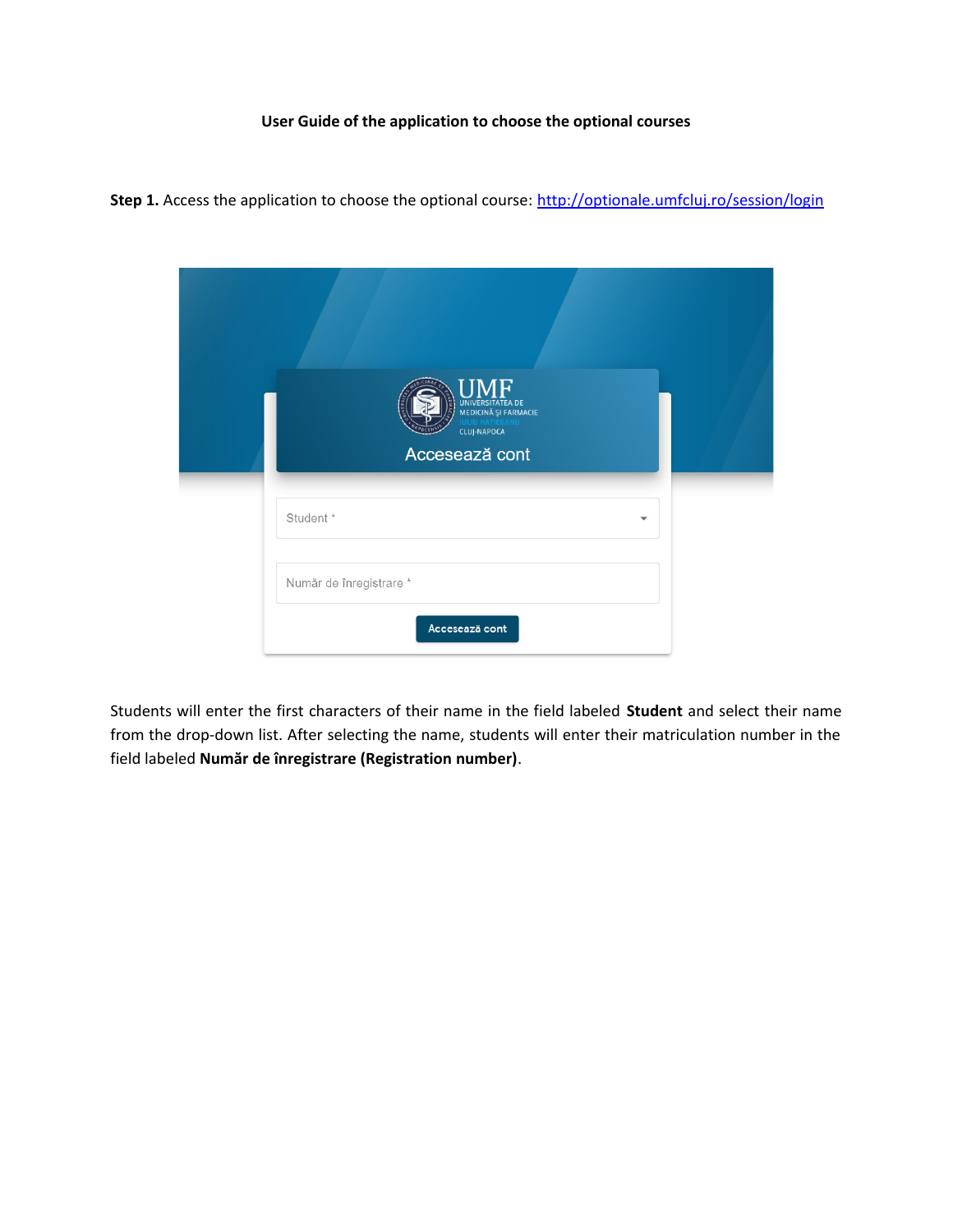|                    | HMF<br>UNIVERSITATEA DE<br>MEDICINĂ ȘI FARMACIE<br><b>CLUJ-NAPOCA</b><br>Accesează cont |
|--------------------|-----------------------------------------------------------------------------------------|
| Student *<br>stud  | ▲                                                                                       |
| STUDNICSKA WILHELM |                                                                                         |
| Student de test    |                                                                                         |

## **Step 2**

If authentication is successful, the student will be asked to enter the email address for registration in the application.

| $\underset{\text{minicia}}{\underset{\text{minicia}}{\text{min}}}\underset{\text{sumic}}{\underset{\text{minic}}{\text{min}}}\mathbf{F}$<br><b>J.HATIEGANU</b><br>CLUJ-NAPOCA<br>Accesează cont |  |
|-------------------------------------------------------------------------------------------------------------------------------------------------------------------------------------------------|--|
| E-mail<br>Confirmare<br>$\overline{2}$                                                                                                                                                          |  |
| Pentru a selecta opțiunile vă rugăm să introduceți o adresă de e-mail validă                                                                                                                    |  |
| E-mail *                                                                                                                                                                                        |  |
| Accesează cont                                                                                                                                                                                  |  |

**Warning!** Check that the email address you entered is correct. Entering the wrong email address will cause you difficulty in the next step.

If you fail to pass step 1, contact the Dean's Office of the Faculty of Medicine.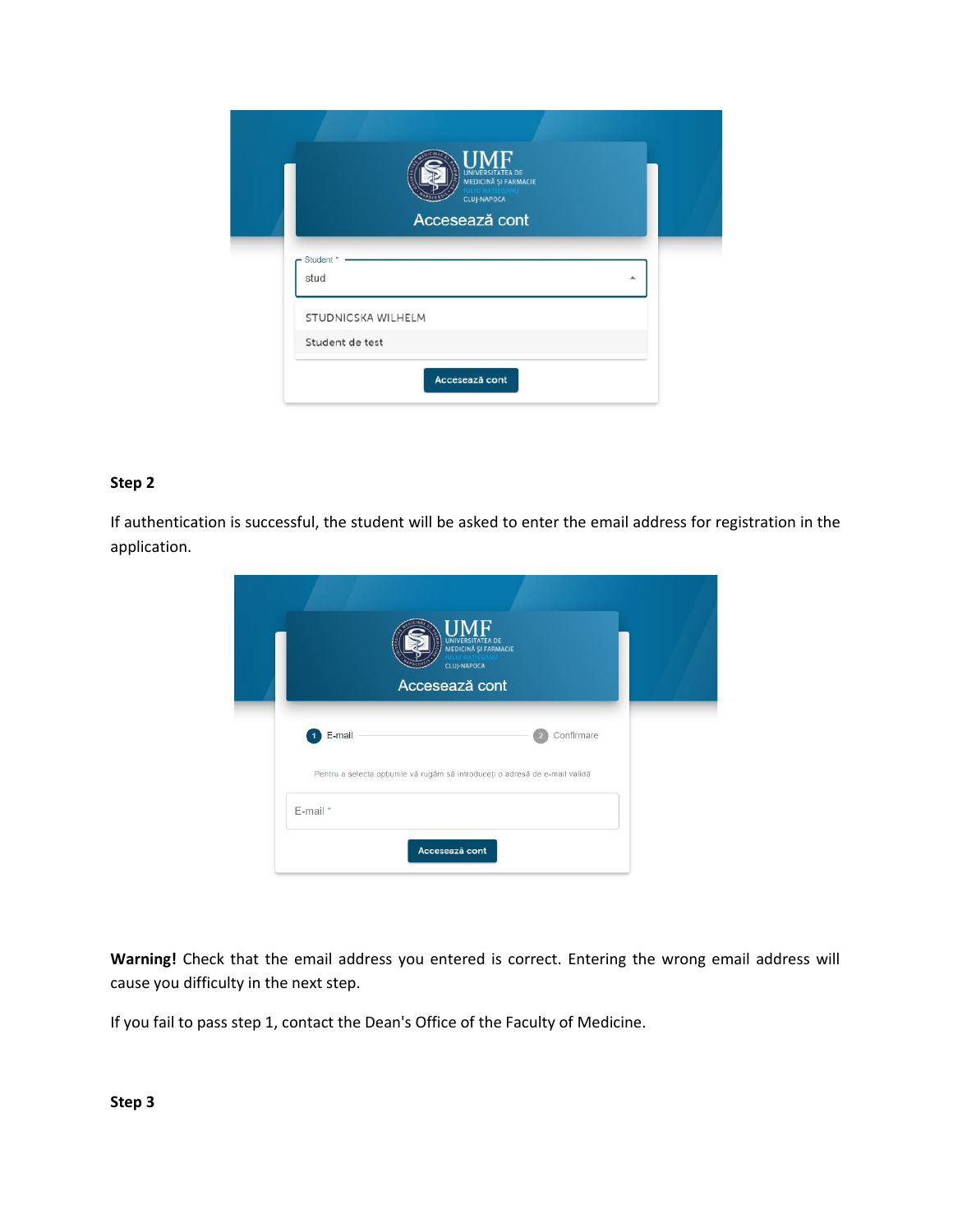The student will enter the code received on the email address entered in the previous step.



After entering the code, click on **Accesează aplicația (Access the application).**

The email received comes from [app@mentdrive.ro](mailto:app@mentdrive.ro) and has the format below. Check if it is also received in the Spam folder. If you entered an incorrect e-mail address, go to the option **Introdu e-mailul din nou (Please re-enter your e-mail address).**

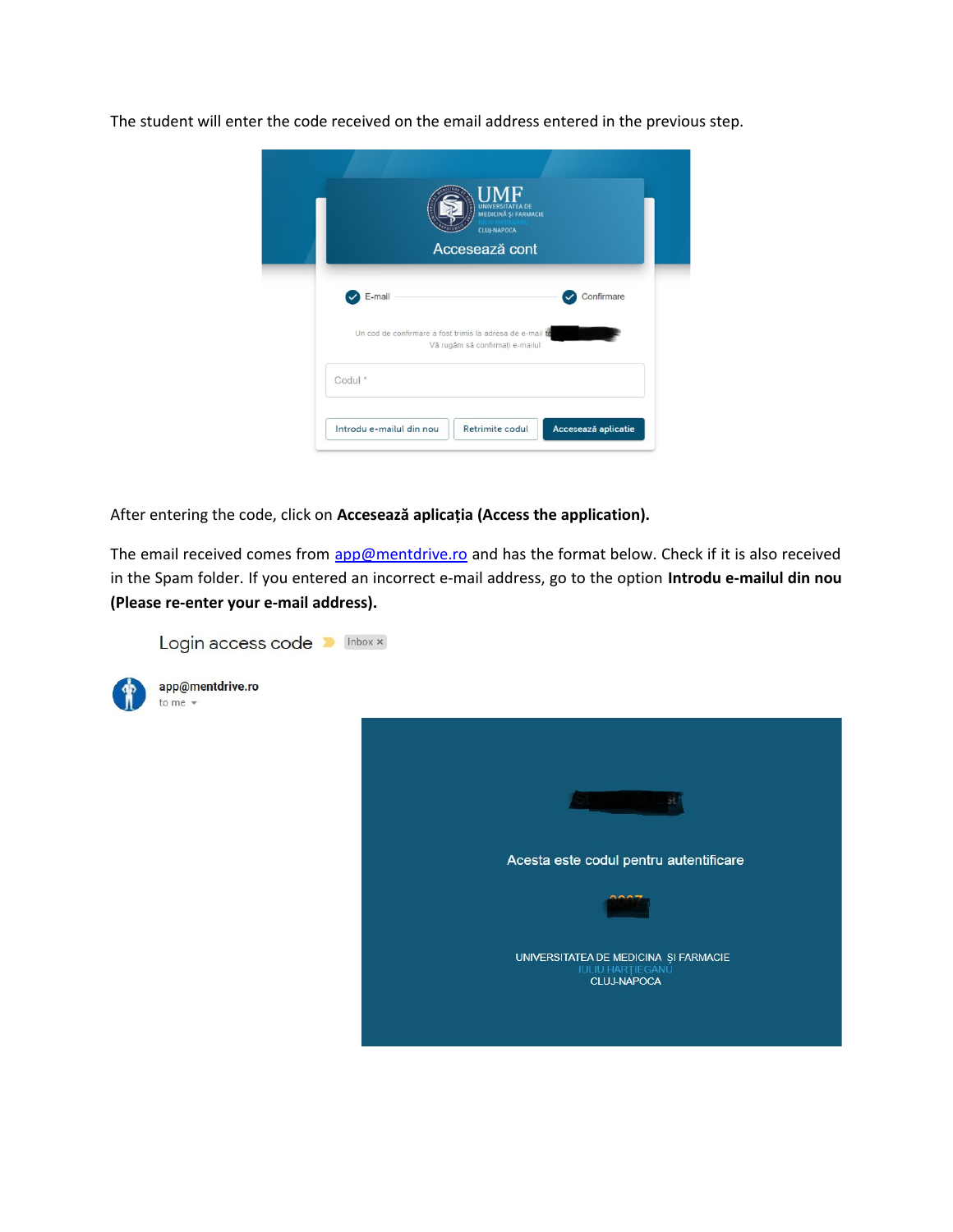**Step 4.** Choose the optional course you want to attend, from the list on the left side of the screen by pressing the **Selectați (Select)** button. Once you have made your selection, press the **Salvează (Save)** button at the bottom right of the screen.

|                                              |                                                                                                     |                                      | Selectați cursurile opționale<br>Student de test, to | $\sim$ $\sim$                 |                       |                                                   |                         |                        |  |
|----------------------------------------------|-----------------------------------------------------------------------------------------------------|--------------------------------------|------------------------------------------------------|-------------------------------|-----------------------|---------------------------------------------------|-------------------------|------------------------|--|
|                                              | Opțiuni disponibile                                                                                 |                                      |                                                      |                               | Opțiuni selectate     |                                                   |                         |                        |  |
|                                              | DROGURI ȘI DEPENDENȚE<br>Prof. dr. Anca Dana Buzolanu, Conf. dr. Dana Goşa                          |                                      |                                                      |                               |                       |                                                   |                         |                        |  |
|                                              | 20<br>Presid                                                                                        | 100<br>Numbral majori de<br>studenti | 60<br>Student-Te buget                               | 12<br>Students la taxà        |                       |                                                   |                         |                        |  |
|                                              | Studenti Inregistrati                                                                               |                                      |                                                      |                               |                       |                                                   |                         |                        |  |
|                                              | UTILIZAREA CELULELOR STEM ÎN TERAPIA CELULARĂ ȘI INGINERIA TISULAI<br>Prof. dr. Carmen Mihaela Mihu |                                      |                                                      |                               |                       |                                                   |                         |                        |  |
|                                              | 20<br>Pretul                                                                                        | 100<br>Numärsit maxim de<br>studenti | 60<br>Studenti la buont                              | 12<br>Studenti la takà        |                       |                                                   |                         |                        |  |
|                                              | Studenti Inregistrati                                                                               |                                      |                                                      |                               |                       |                                                   |                         | <b>External</b>        |  |
|                                              | JMF<br>UNIVERSITATEA DE<br>MEDICINĂ ȘI FARMACIE                                                     |                                      |                                                      | Selectați cursurile opționale |                       |                                                   |                         | $\Box$ lesire          |  |
|                                              | <b>CLUJ-NAPOCA</b>                                                                                  | Student de test, tca                 |                                                      | $\mathfrak{n}$ /              | Opțiuni selectate     |                                                   |                         |                        |  |
| Opțiuni disponibile<br>DROGURI ȘI DEPENDENȚE | Prof. dr. Anca Dana Buzolanu, Conf. dr. Dana Goșa                                                   |                                      |                                                      |                               | DROGURI ȘI DEPENDENȚE | Prof. dr. Anca Dana Buzoianu, Conf. dr. Dana Goșa |                         |                        |  |
| Pretul                                       | 100<br>Numărul maxim de<br>studenți                                                                 | 60<br>Studenti la buget              |                                                      | 12<br>Studenți la taxă        | 20<br>Pretul          | 100<br>Numărul maxim de<br>studenti               | 60<br>Studenti la buget | 12<br>Studenți la taxă |  |
| Studenți înregistrați                        |                                                                                                     |                                      |                                                      |                               | Studenți înregistrați |                                                   |                         | Deselectati            |  |
| Prof. dr. Carmen Mihaela Mihu                | UTILIZAREA CELULELOR STEM ÎN TERAPIA CELULARĂ ȘI INGINERIA TISULARĂ                                 |                                      |                                                      |                               |                       |                                                   |                         |                        |  |
|                                              | 100<br>Numărul maxim de<br>studenti                                                                 | 60<br>Studenti la buget              |                                                      | 12<br>Studenți la taxă        |                       |                                                   |                         |                        |  |

**Warning!** It is compulsory to click on the **Salvează (Save)** button! The operation of choosing the optional course is not completed before clicking on the **Salvează (Save)** button!

**Step 5**. If enrollment for the optional course has been possible - if there are still places available - a confirmation message will appear at the top right of the screen. A confirmation will also be sent by email. Also check the Spam folder to identify the confirmation email.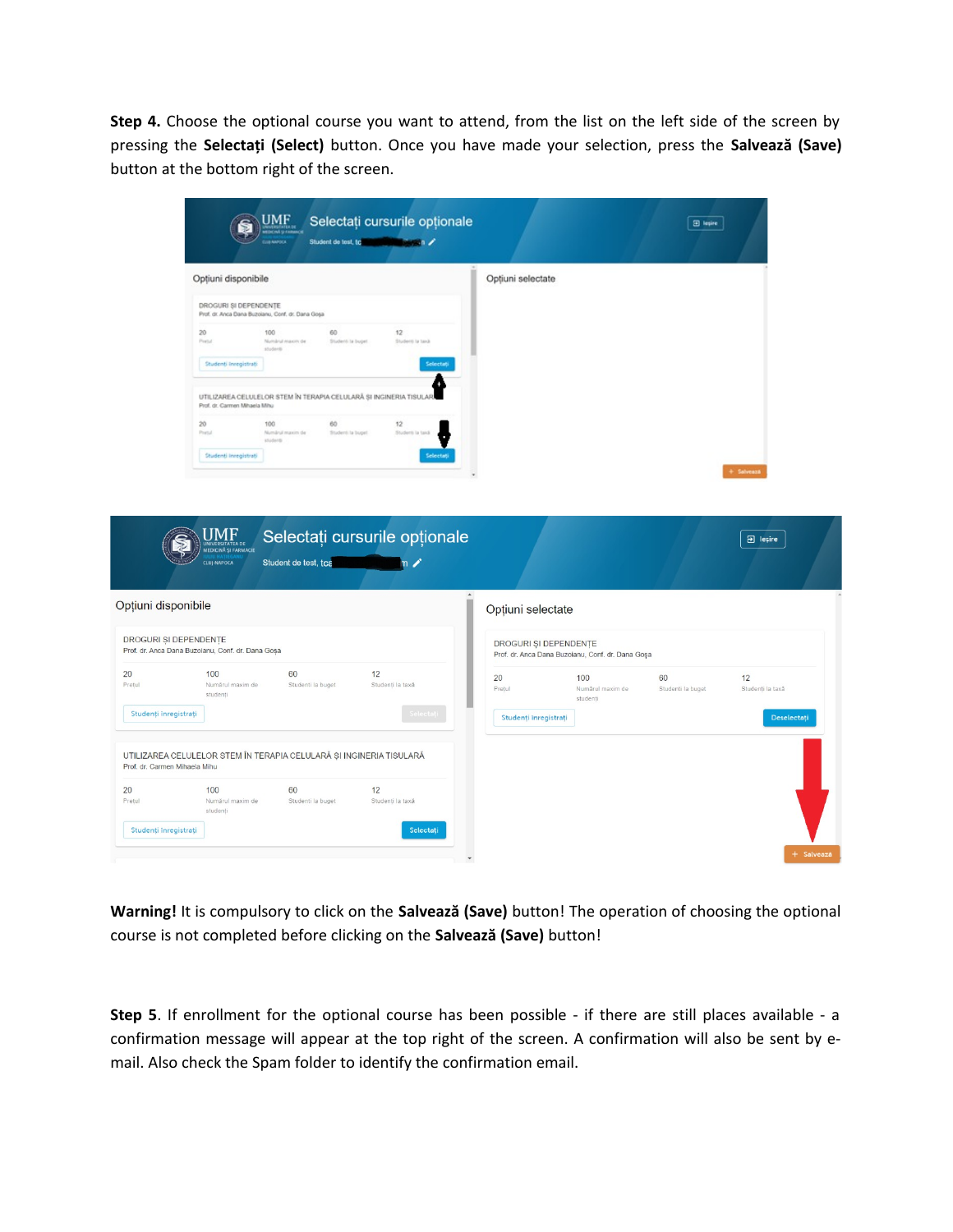|                               | UMF.<br>MIDICINA SI FARMACIE<br><b>CLUS HAROCA</b> | Student de test, to                                                 | Selectați cursurile opționale |                       | ∽                                                 |                         | Optiunile au fost editate Veti primi un e-mail de confirmare cu optiunile selectate |
|-------------------------------|----------------------------------------------------|---------------------------------------------------------------------|-------------------------------|-----------------------|---------------------------------------------------|-------------------------|-------------------------------------------------------------------------------------|
| Optiuni disponibile           |                                                    |                                                                     |                               | Optiuni selectate     |                                                   |                         |                                                                                     |
| DROGURI SI DEPENDENTE         | Prof. dr. Anca Dana Buzolanu, Conf. dr. Dana Goşa  |                                                                     |                               | DROGURI SI DEPENDENTE | Prof. dr. Anca Dana Buzolanu, Conf. dr. Dana Goşa |                         |                                                                                     |
| 20<br>Pretul                  | 100<br>Numânul maxim de<br>student                 | 60<br>Studenti la buget                                             | 12<br>Students ia taxà        | 20<br>Pretul          | 100<br>Numbrul maxim de<br>students               | 60<br>Studenti la buget | 12<br>Student to taxà                                                               |
| Studenti Inregistrati         |                                                    |                                                                     | Sellestan                     | Studenți Inregistrați |                                                   |                         | Deselectati                                                                         |
| Prof. dr. Carmen Mihaela Mihu |                                                    | UTILIZAREA CELULELOR STEM ÎN TERAPIA CELULARĂ ȘI INGINERIA TISULARĂ |                               |                       |                                                   |                         |                                                                                     |
| 20<br>Pretul                  | 100<br>Numbrul maxim de<br>studend                 | 60<br>Studenti la buget                                             | 12<br>Studenti la taxà        |                       |                                                   |                         |                                                                                     |
| Studenti inregistrati         |                                                    |                                                                     | Selectati                     |                       |                                                   |                         |                                                                                     |

During the enrollment period, students have the opportunity to change their option. To do this, they will press the **Deselectați (Deselect)** button on the right side of the screen to cancel the previous option and then make a new choice.

| S                                                                          | $UMF$<br><b>SUMMOR</b>                                   |                                                                     | Selectati cursurile optionale |                                                                             | o<br>Succes                                       |                         | ×<br>Optiunite au fost editate Veti primi un e-mail de confirmare cu optiunile selectate |
|----------------------------------------------------------------------------|----------------------------------------------------------|---------------------------------------------------------------------|-------------------------------|-----------------------------------------------------------------------------|---------------------------------------------------|-------------------------|------------------------------------------------------------------------------------------|
| Opțiuni disponibile                                                        |                                                          |                                                                     |                               | Optiuni selectate                                                           |                                                   |                         |                                                                                          |
| DROGURI SI DEPENDENTE<br>Prof. dr. Anca Dana Buzolanu, Conf. dr. Dana Goya |                                                          |                                                                     |                               | DROGURI SI DEPENDENTE<br>Prof. dr. Anca Dana Buzolanu, Corif. dr. Dana Gosa |                                                   |                         |                                                                                          |
| 20<br>Preside                                                              | state<br><b>Thursday Inquiry Inc.</b><br><b>Wildlife</b> | 60<br>Student is buyer                                              | 12<br>Trustered in fand.      | 20<br>Field                                                                 | 100<br><b>Rundrul Ingern be</b><br>played bearing | 60<br>Bruderik la bupel | 12<br><b>Bluebard</b> , la hand                                                          |
| Student Innegistrati                                                       |                                                          |                                                                     |                               | Student Inngstrati                                                          |                                                   |                         | Desainchat                                                                               |
| Prof. dr. Carmen Mihaela Mihu                                              |                                                          | UTILIZAREA CELULELOR STEM ÎN TERAPIA CELULARĂ ȘI INGINERIA TISULARĂ |                               |                                                                             |                                                   |                         |                                                                                          |
| 20<br>Preton                                                               | 100<br>Number mason on                                   | 60<br><b>Bluderit is buyer</b>                                      | 12<br><b>Students to head</b> |                                                                             |                                                   |                         |                                                                                          |
| Studenti invegistrati                                                      | students.                                                |                                                                     | Selectedi                     |                                                                             |                                                   |                         |                                                                                          |
|                                                                            |                                                          |                                                                     |                               |                                                                             |                                                   |                         | 4 Salvast                                                                                |

If the available places have been filled for a course, the application no longer allows registration for this course. When you press the **Selectați (Select)** button, the application displays an error message at the top right of the screen.